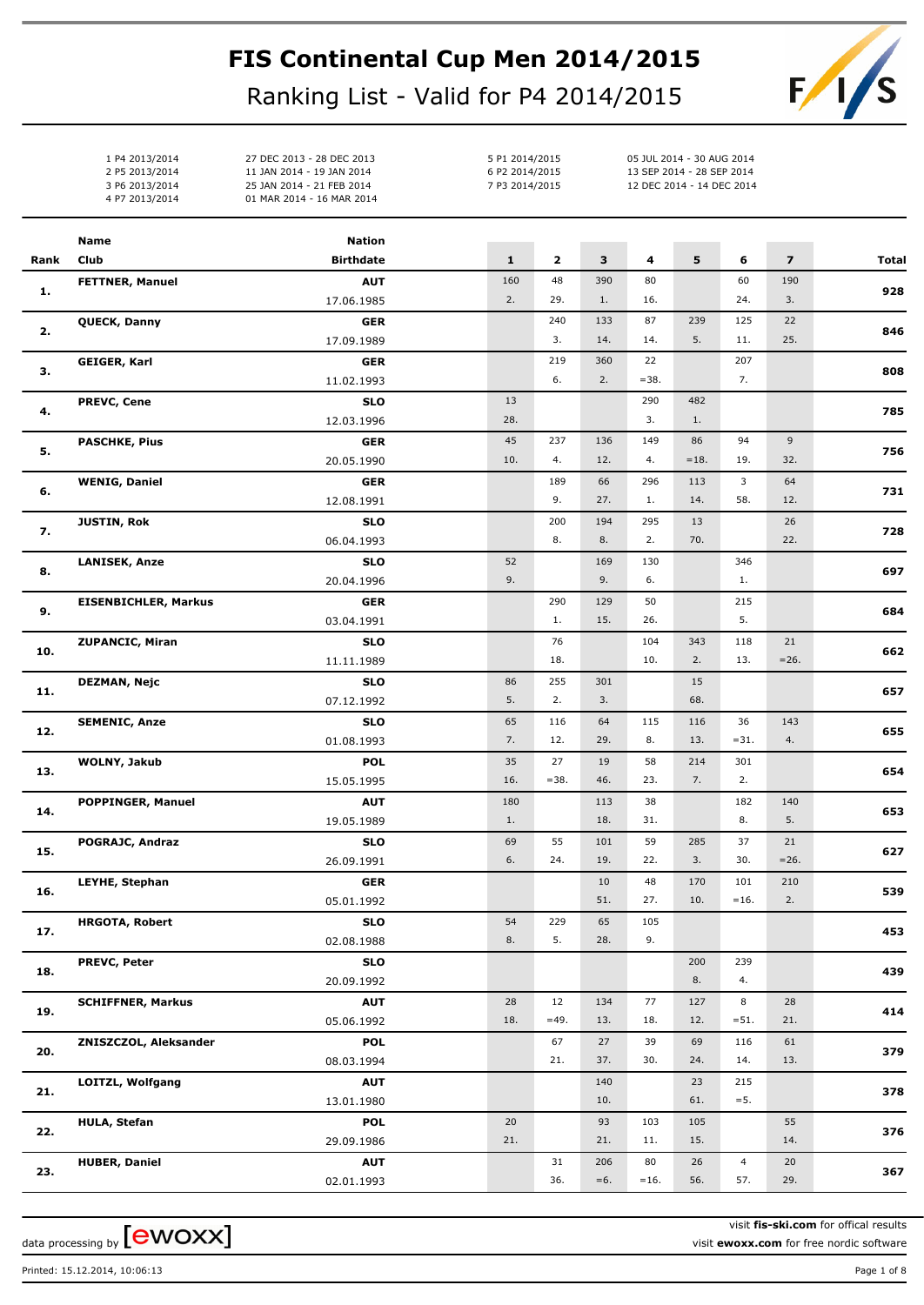|      | Name                        | <b>Nation</b>    |              |              |                         |        |                |        |                         |       |
|------|-----------------------------|------------------|--------------|--------------|-------------------------|--------|----------------|--------|-------------------------|-------|
| Rank | Club                        | <b>Birthdate</b> | $\mathbf{1}$ | $\mathbf{2}$ | $\overline{\mathbf{3}}$ | 4      | 5              | 6      | $\overline{\mathbf{z}}$ | Total |
|      | PUNGERTAR, Matjaz           | <b>SLO</b>       |              | 79           | 246                     |        | 36             |        |                         |       |
| 24.  |                             | 14.08.1990       |              | 17.          | 5.                      |        | $=46.$         |        |                         | 361   |
|      |                             |                  |              |              |                         |        |                |        |                         |       |
| 25.  | <b>SINKOVEC, Jure</b>       | <b>SLO</b>       |              |              |                         |        | 218            | 100    | 30                      | 348   |
|      |                             | 03.07.1985       |              |              |                         |        | 6.             | 18.    | 19.                     |       |
| 26.  | <b>TOLLINGER, Elias</b>     | <b>AUT</b>       |              |              | 138                     | 92     | 68             | 9      | 39                      | 346   |
|      |                             | 25.03.1995       |              |              | 11.                     | 13.    | 25.            | $=47.$ | 17.                     |       |
|      | <b>MEZNAR, Mitja</b>        | <b>SLO</b>       |              | 73           |                         | 24     | 241            | 6      |                         |       |
| 27.  |                             | 30.06.1988       |              | 19.          |                         | 35.    | 4.             | 55.    |                         | 344   |
|      | <b>NEUMAYER, Michael</b>    | <b>GER</b>       |              |              | 51                      |        |                | 279    |                         |       |
| 28.  |                             | 15.01.1979       |              |              | 32.                     |        |                | 3.     |                         | 330   |
|      | <b>MURANKA, Klemens</b>     | <b>POL</b>       |              |              | 277                     |        | $\overline{4}$ | 33     |                         |       |
| 29.  |                             |                  |              |              | 4.                      |        | $= 84.$        | 35.    |                         | 314   |
|      |                             | 31.08.1994       |              |              |                         |        |                |        |                         |       |
| 30.  | <b>AIGNER, Clemens</b>      | <b>AUT</b>       |              | 58           | 1                       | 26     | 65             | 63     | 80                      | 293   |
|      |                             | 02.02.1993       |              | 22.          | 65.                     | 33.    | 26.            | 23.    | 9.                      |       |
| 31.  | <b>KLUSEK, Bartlomiej</b>   | <b>POL</b>       | 43           | 52           | $\mathbf{3}$            | 22     | 129            | 36     | 5                       | 290   |
|      |                             | 15.01.1993       | $=11.$       | 25.          | $=60.$                  | $=38.$ | 11.            | 31.    | $=35.$                  |       |
|      | <b>FORFANG, Johann</b>      | <b>NOR</b>       |              |              |                         | 3      |                | 22     | 260                     |       |
| 32.  |                             | 04.07.1995       |              |              |                         | 62.    |                | 38.    | 1.                      | 285   |
|      | <b>HAUER, Joachim</b>       | <b>NOR</b>       |              | 71           | 25                      | 40     |                | 123    |                         |       |
| 33.  |                             | 02.02.1991       |              | 20.          | 39.                     | 29.    |                | 12.    |                         | 259   |
|      |                             |                  |              |              |                         |        |                | 164    | 85                      |       |
| 34.  | <b>GANGNES, Kenneth</b>     | <b>NOR</b>       |              |              |                         |        |                |        |                         | 249   |
|      |                             | 15.05.1989       |              |              |                         |        |                | 9.     | 8.                      |       |
| 35.  | <b>ASIKAINEN, Lauri</b>     | <b>FIN</b>       | 38           |              | 206                     |        |                |        |                         | 244   |
|      |                             | 28.05.1989       | 14.          |              | 6.                      |        |                |        |                         |       |
| 36.  | <b>GRIMSRUD, Simen</b>      | <b>NOR</b>       | 15           | 205          | 22                      |        |                |        |                         | 242   |
|      |                             | 22.03.1992       | 26.          | 7.           | 41.                     |        |                |        |                         |       |
|      | KOBAYASHI, Junshiro         | <b>JPN</b>       |              | 172          |                         |        | 53             |        |                         |       |
| 37.  |                             | 11.06.1991       |              | $=10.$       |                         |        | 32.            |        |                         | 225   |
|      | <b>DESCHWANDEN, Gregor</b>  | SUI              |              | 172          |                         |        |                |        | 51                      |       |
| 38.  |                             | 27.02.1991       |              | 10.          |                         |        |                |        | 15.                     | 223   |
|      |                             |                  |              |              |                         |        |                | 79     |                         |       |
| 39.  | PEIER, Killian              | SUI              |              |              |                         |        | 24             |        | 118                     | 221   |
|      |                             | 28.03.1995       |              |              |                         |        | $= 59.$        | 21.    | 7.                      |       |
| 40.  | <b>HAYBOECK, Stefan</b>     | <b>AUT</b>       |              | 82           | 59                      | 71     |                |        |                         | 212   |
|      |                             | 27.08.1989       |              | 16.          | 31.                     | 19.    |                |        |                         |       |
| 41.  | <b>STREITLER, Patrick</b>   | <b>AUT</b>       | 22           |              | 32                      | 44     | 83             | 10     |                         | 191   |
|      |                             | 17.04.1995       | 20.          |              | 34.                     | 28.    | 21.            | $=45.$ |                         |       |
|      | JOHANSSON, Robert           | <b>NOR</b>       |              |              | 85                      | 66     |                | 12     | 21                      |       |
| 42.  |                             | 23.03.1990       |              |              | 23.                     | 20.    |                | 43.    | 26.                     | 184   |
|      | <b>ZYLA, Piotr</b>          | <b>POL</b>       |              |              |                         |        | 180            |        |                         |       |
| 43.  |                             | 16.01.1987       |              |              |                         |        | 9.             |        |                         | 180   |
|      |                             |                  | 43           | 5            | 21                      | 94     | 11             |        |                         |       |
| 44.  | <b>ALTENBURGER, Florian</b> | <b>AUT</b>       | 11.          | 60.          | 43.                     | 12.    | 76.            |        |                         | 174   |
|      |                             | 02.11.1993       |              |              |                         |        |                |        |                         |       |
| 45.  | <b>MAYLAENDER, Jan</b>      | <b>GER</b>       |              | 46           | 78                      | 29     | 20             |        |                         | 173   |
|      |                             | 29.03.1992       |              | 30.          | 24.                     | 32.    | $=64.$         |        |                         |       |
| 46.  | LAMY, CHAPPUIS              | <b>FRA</b>       |              | 105          |                         |        | 55             | 11     |                         | 171   |
|      |                             | 10.09.1993       |              | 13.          |                         |        | 31.            | 44.    |                         |       |
|      | <b>ROENSEN, Atle</b>        | <b>NOR</b>       | 36           |              | 129                     |        |                |        |                         |       |
| 47.  |                             | 13.08.1988       | 15.          |              | $=15.$                  |        |                |        |                         | 165   |
|      | <b>BIEGUN, Krzysztof</b>    | <b>POL</b>       |              |              | 11                      | 63     | 73             | 17     |                         |       |
| 48.  |                             | 21.05.1994       |              |              | 50.                     | 21.    | 23.            | 40.    |                         | 164   |
|      |                             |                  |              |              |                         |        |                |        |                         |       |
| 49.  | MAKSIMOCHKIN, Mikhail       | <b>RUS</b>       |              |              |                         | 120    | 39             |        |                         | 159   |
|      |                             | 29.08.1993       |              |              |                         | 7.     | $=42.$         |        |                         |       |
| 50.  | <b>HILDE, Tom</b>           | <b>NOR</b>       |              |              | 40                      | 86     |                |        | 29                      | 155   |
|      |                             | 22.09.1987       |              |              | 33.                     | 15.    |                |        | 20.                     |       |
|      | <b>GREIDERER, Simon</b>     | <b>AUT</b>       | 105          |              | 24                      | 23     |                |        |                         |       |
| 51.  |                             | 18.01.1996       | 3.           |              | 40.                     | 37.    |                |        |                         | 152   |
|      |                             |                  |              |              |                         |        |                |        |                         |       |

visit **fis-ski.com** for offical results visit **ewoxx.com** for free nordic software

Printed: 15.12.2014, 10:06:13 Page 2 of 8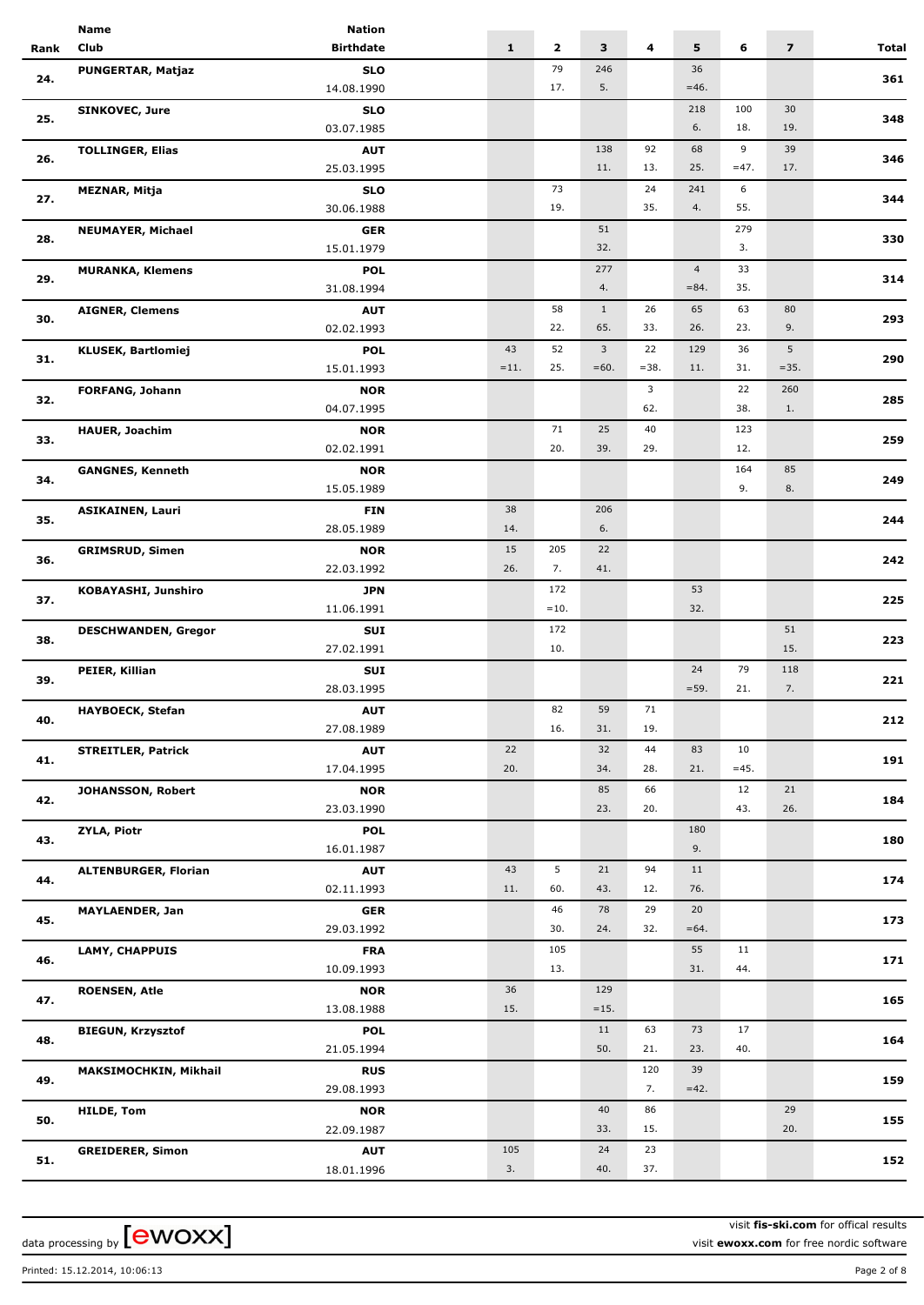|         | Name                         | <b>Nation</b>    |                |              |     |        |         |         |                         |       |
|---------|------------------------------|------------------|----------------|--------------|-----|--------|---------|---------|-------------------------|-------|
| Rank    | Club                         | <b>Birthdate</b> | $\mathbf{1}$   | $\mathbf{2}$ | 3   | 4      | 5       | 6       | $\overline{\mathbf{z}}$ | Total |
|         | <b>DESCOMBES, SEVOIE</b>     | <b>FRA</b>       |                |              | 26  | 22     | 24      | 72      |                         |       |
| 52.     |                              | 09.01.1984       |                |              | 38. | 38.    | 59.     | 22.     |                         | 144   |
|         |                              |                  |                |              |     |        |         |         |                         |       |
| 53.     | <b>TANDE, Daniel-Andre</b>   | <b>NOR</b>       | 100            |              |     | 16     | 23      |         |                         | 139   |
|         |                              | 24.01.1994       | 4.             |              |     | 46.    | $=61.$  |         |                         |       |
| 54.     | <b>BJERKEENGEN, Fredrik</b>  | <b>NOR</b>       |                |              | 114 | 20     |         |         | $\overline{4}$          | 138   |
|         |                              | 11.11.1988       |                |              | 17. | 43.    |         |         | $=37.$                  |       |
| 55.     | JANDA, Jakub                 | <b>CZE</b>       |                |              |     |        | 94      | 43      |                         | 137   |
|         |                              | 27.04.1978       |                |              |     |        | 17.     | 28.     |                         |       |
|         | ROMOEREN, Bjoern             | <b>NOR</b>       |                |              |     | 136    |         |         |                         |       |
| 56.     |                              | 01.04.1981       |                |              |     | 5.     |         |         |                         | 136   |
|         | <b>KOZISEK, Cestmir</b>      | <b>CZE</b>       |                |              | 67  |        |         |         | 68                      |       |
| 57.     |                              | 09.11.1991       |                |              | 26. |        |         |         | 10.                     | 135   |
|         | <b>ELVERUM, SORSELL</b>      | <b>NOR</b>       |                |              |     |        |         | 129     | 5                       |       |
| 58.     |                              | 06.10.1988       |                |              |     |        |         | 10.     | 35.                     | 134   |
|         |                              | <b>POL</b>       |                |              |     |        | 100     | 34      |                         |       |
| $= 58.$ | ZIOBRO, Jan                  |                  |                |              |     |        | 16.     | 34.     |                         | 134   |
|         |                              | 24.06.1991       |                |              |     |        |         |         |                         |       |
| 60.     | <b>NAGLIC, Tomaz</b>         | <b>SLO</b>       |                |              | 87  |        | 45      |         |                         | 132   |
|         |                              | 18.07.1989       |                |              | 22. |        | $=35.$  |         |                         |       |
| 61.     | <b>KALINITSCHENKO, Anton</b> | <b>RUS</b>       |                |              |     | 22     | 64      | 45      |                         | 131   |
|         |                              | 22.07.1982       |                |              |     | $=38.$ | 27.     | 26.     |                         |       |
|         | SJOEEN, Phillip              | <b>NOR</b>       |                |              |     |        |         |         | 126                     |       |
| 62.     |                              | 24.12.1995       |                |              |     |        |         |         | 6.                      | 126   |
|         | <b>KARLEN, Gabriel</b>       | SUI              |                |              |     |        | 21      | 101     |                         |       |
| 63.     |                              | 10.03.1994       |                |              |     |        | 63.     | 16.     |                         | 122   |
|         | MANDL, Ziga                  | <b>SLO</b>       |                |              |     |        | 86      | 26      |                         |       |
| 64.     |                              | 13.01.1990       |                |              |     |        | 18.     | 36.     |                         | 112   |
|         |                              |                  |                |              |     |        |         |         |                         |       |
| 65.     | <b>HAJEK, Antonin</b>        | <b>CZE</b>       |                |              |     |        |         | 105     |                         | 105   |
|         |                              | 12.02.1987       |                |              |     |        |         | 15.     |                         |       |
| 66.     | <b>MIETUS, Grzegorz</b>      | <b>POL</b>       |                | 5            |     |        | 62      | 36      |                         | 103   |
|         |                              | 20.02.1993       |                | $=60.$       |     |        | 30.     | $= 31.$ |                         |       |
| $= 66.$ | <b>SOEBERG, Sigurd</b>       | <b>NOR</b>       | 20             |              |     |        |         | 83      |                         | 103   |
|         |                              | 31.08.1994       | $= 21.$        |              |     |        |         | 20.     |                         |       |
|         | <b>KRAFT, Stefan</b>         | <b>AUT</b>       |                |              | 96  |        |         |         |                         |       |
| 68.     |                              | 13.05.1993       |                |              | 20. |        |         |         |                         | 96    |
|         | <b>GRIGOLI, Marco</b>        | <b>SUI</b>       | $\overline{4}$ | 34           | 5   | 9      | 42      |         |                         |       |
| 69.     |                              | 27.04.1991       | 34.            | 34.          | 58. | 54.    | 39.     |         |                         | 94    |
|         | HOSOYAMA, Shusaku            | <b>JPN</b>       |                | 93           |     |        |         |         |                         |       |
| 70.     |                              | 20.07.1984       |                | 14.          |     |        |         |         |                         | 93    |
|         |                              |                  |                |              |     |        |         |         |                         |       |
| $= 70.$ | OKABE, Takanobu              | <b>JPN</b>       |                | 93           |     |        |         |         |                         | 93    |
|         |                              | 26.10.1970       |                | $=14.$       |     |        |         |         |                         |       |
| 72.     | <b>STJERNEN, Andreas</b>     | <b>NOR</b>       | 18             |              | 69  |        |         |         |                         | 87    |
|         |                              | 30.07.1988       | 23.            |              | 25. |        |         |         |                         |       |
| 73.     | <b>GRANERUD, Halvor</b>      | <b>NOR</b>       |                |              |     |        |         | 44      | 42                      | 86    |
|         |                              | 29.05.1996       |                |              |     |        |         | 27.     | 16.                     |       |
|         | <b>KUBACKI, Dawid</b>        | <b>POL</b>       |                |              |     |        | 85      |         |                         |       |
| 74.     |                              | 12.03.1990       |                |              |     |        | 20.     |         |                         | 85    |
|         | <b>MECHLER, Maximilian</b>   | <b>GER</b>       |                |              | 28  | 55     |         |         |                         |       |
| 75.     |                              | 03.01.1984       |                |              | 36. | 24.    |         |         |                         | 83    |
|         | <b>MUOTKA, Olli</b>          | <b>FIN</b>       |                |              |     |        | 76      |         |                         |       |
| 76.     |                              |                  |                |              |     |        | 22.     |         |                         | 76    |
|         |                              | 14.07.1988       |                |              |     |        |         |         |                         |       |
| 77.     | <b>HEISKANEN, Sami</b>       | <b>FIN</b>       |                | 49           |     |        | 25      |         |                         | 74    |
|         |                              | 14.10.1991       |                | 28.          |     |        | $= 57.$ |         |                         |       |
| 78.     | <b>PRISLIC, Ernest</b>       | <b>SLO</b>       |                |              |     | 24     | 36      | 8       |                         | 68    |
|         |                              | 30.09.1993       |                |              |     | $=35.$ | $=46.$  | $= 51.$ |                         |       |
|         | <b>INGVALDSEN, Ole</b>       | <b>NOR</b>       |                |              | 60  |        |         |         | $7\overline{ }$         |       |
| 79.     |                              | 02.10.1985       |                |              | 30. |        |         |         | 34.                     | 67    |
|         |                              |                  |                |              |     |        |         |         |                         |       |

visit **fis-ski.com** for offical results visit **ewoxx.com** for free nordic software

Printed: 15.12.2014, 10:06:13 Page 3 of 8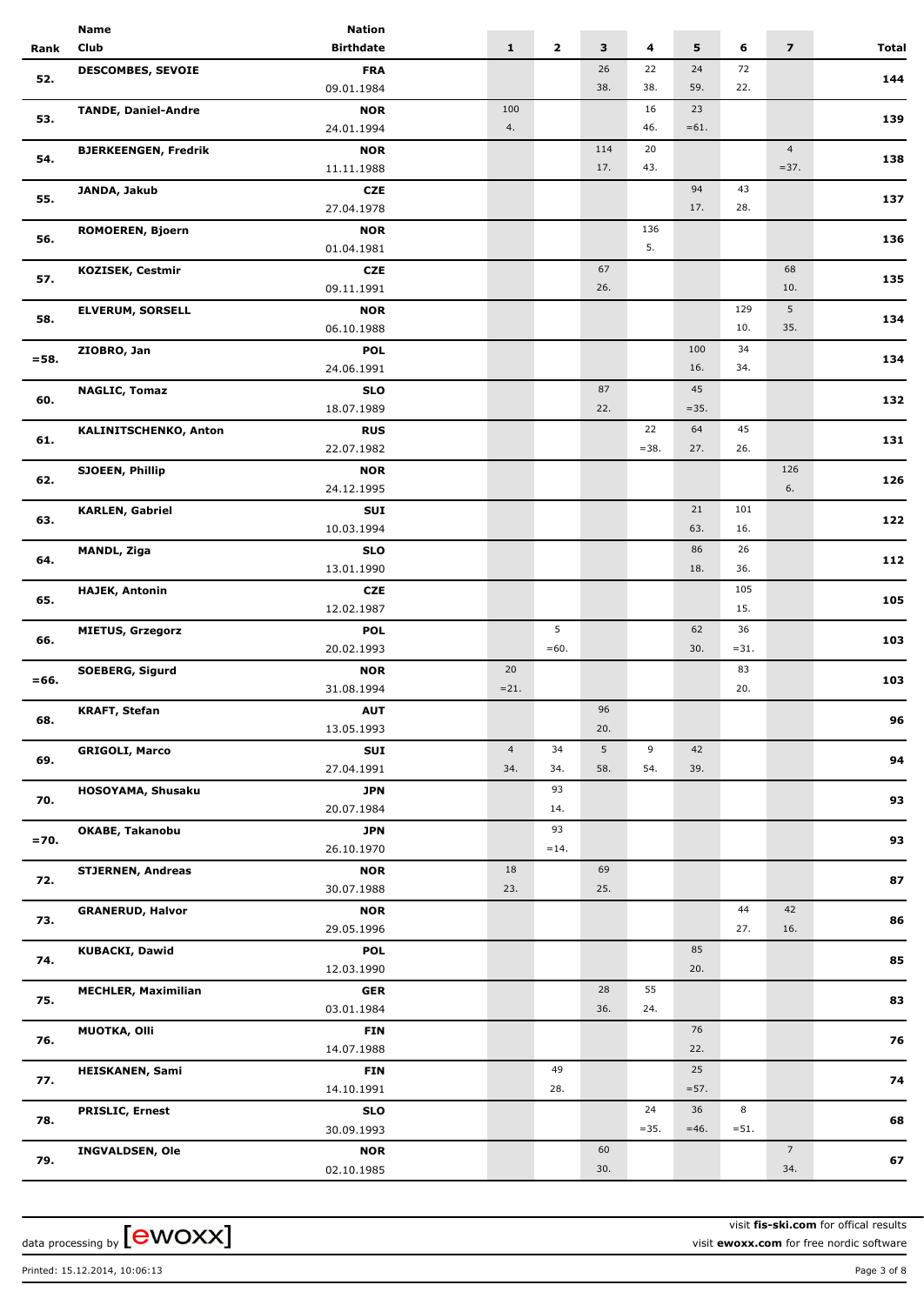|          | <b>Name</b>                   | <b>Nation</b>            |              |              |                         |                |                |                |                         |              |
|----------|-------------------------------|--------------------------|--------------|--------------|-------------------------|----------------|----------------|----------------|-------------------------|--------------|
| Rank     | Club                          | <b>Birthdate</b>         | $\mathbf{1}$ | $\mathbf{2}$ | $\overline{\mathbf{3}}$ | 4              | 5              | 6              | $\overline{\mathbf{z}}$ | <b>Total</b> |
|          | HVALA, Jaka                   | <b>SLO</b>               |              |              |                         |                | 63             |                | $\overline{2}$          |              |
| 80.      |                               | 15.07.1993               |              |              |                         |                | 29.            |                | $=40.$                  | 65           |
|          | <b>JACOBSEN, Anders</b>       | <b>NOR</b>               |              |              |                         |                |                |                | 65                      |              |
| $= 80.$  |                               | 17.02.1985               |              |              |                         |                |                |                | 11.                     | 65           |
|          |                               |                          |              |              |                         | 53             | 11             |                |                         |              |
| 82.      | <b>DREHER, Michael</b>        | <b>GER</b>               |              |              |                         | 25.            | $=76.$         |                |                         | 64           |
|          |                               | 30.01.1993               |              |              |                         |                |                |                |                         |              |
| $= 82.$  | ITO, Kenshiro                 | <b>JPN</b>               |              | 20           |                         |                | 44             |                |                         | 64           |
|          |                               | 08.01.1990               |              | 45.          |                         |                | 37.            |                |                         |              |
| $= 82.$  | SOKOLENKO, Konstantin         | <b>KAZ</b>               |              |              |                         |                | 64             |                |                         | 64           |
|          |                               | 09.11.1987               |              |              |                         |                | $=27.$         |                |                         |              |
| 85.      | <b>SCHOFT, Felix</b>          | <b>GER</b>               | 34           |              | 29                      |                |                |                |                         | 63           |
|          |                               | 06.07.1990               | 17.          |              | 35.                     |                |                |                |                         |              |
|          | <b>FAIRALL, Nicholas</b>      | <b>USA</b>               |              |              |                         |                |                | 47             | 13                      |              |
| 86.      |                               | 06.07.1989               |              |              |                         |                |                | 25.            | 30.                     | 60           |
|          | <b>BRADATSCH, Sebastian</b>   | <b>GER</b>               | 14           |              |                         |                | 45             |                |                         |              |
| 87.      |                               | 08.05.1996               | 27.          |              |                         |                | 35.            |                |                         | 59           |
|          | NIEMI, Sami                   | <b>FIN</b>               |              | 58           |                         |                |                |                |                         |              |
| 88.      |                               | 16.02.1991               |              | $=22.$       |                         |                |                |                |                         | 58           |
|          | <b>ASCHENWALD, Philipp</b>    |                          |              |              | $1\,$                   |                | 35             | 21             |                         |              |
| 89.      |                               | <b>AUT</b><br>12.11.1995 |              |              | $=65.$                  |                | 50.            | 39.            |                         | 57           |
|          |                               |                          |              |              |                         |                |                |                |                         |              |
| 90.      | LEJA, Krzysztof               | <b>POL</b>               |              | 3            |                         |                | 51             |                |                         | 54           |
|          |                               | 21.02.1996               |              | 66.          |                         |                | 33.            |                |                         |              |
| 91.      | <b>MIETUS, Krzysztof</b>      | <b>POL</b>               | 17           |              | 22                      | 11             | $\overline{2}$ |                | $\mathbf{1}$            | 53           |
|          |                               | 08.03.1991               | 24.          |              | $=41.$                  | $=49.$         | $= 89.$        |                | 43.                     |              |
| 92.      | <b>KOREK, Dusty</b>           | <b>CAN</b>               |              | 52           |                         |                |                |                |                         | 52           |
|          |                               | 19.04.1995               |              | $= 25.$      |                         |                |                |                |                         |              |
|          | <b>MAYLAENDER, Dominik</b>    | <b>GER</b>               |              |              |                         |                | 38             | 14             |                         |              |
| $= 92.$  |                               | 20.03.1995               |              |              |                         |                | 44.            | 41.            |                         | 52           |
|          | <b>UNTERBERGER, David</b>     | <b>AUT</b>               |              | 52           |                         |                |                |                |                         |              |
| $= 92.$  |                               | 23.09.1988               |              | $= 25.$      |                         |                |                |                |                         | 52           |
|          | <b>KRANJEC, Robert</b>        | <b>SLO</b>               |              |              |                         |                | 50             |                |                         |              |
| 95.      |                               | 16.07.1981               |              |              |                         |                | 34.            |                |                         | 50           |
|          | SARDYKO, Alexander            | <b>RUS</b>               | 3            |              |                         |                | 37             | 10             |                         |              |
| $= 95.$  |                               | 08.05.1990               | 35.          |              |                         |                | 45.            | 45.            |                         | 50           |
|          |                               | <b>RUS</b>               |              |              |                         | 20             | 27             |                |                         |              |
| 97.      | <b>BOYARINTSEV, Vladislav</b> | 31.10.1994               |              |              |                         | $=43.$         | 54.            |                |                         | 47           |
|          |                               |                          |              |              |                         |                |                |                |                         |              |
| $= 97.$  | <b>KLINGA, Sebastian</b>      | <b>FIN</b>               | 27           |              | 20                      |                |                |                |                         | 47           |
|          |                               | 26.04.1992               | 19.          |              | 44.                     |                |                |                |                         |              |
| 99.      | FUCHS, Tim                    | <b>GER</b>               |              |              |                         |                | 39             | $\overline{7}$ |                         | 46           |
|          |                               | 03.08.1997               |              |              |                         |                | 42.            | 54.            |                         |              |
| 100.     | <b>SWENSEN, Vegard</b>        | <b>NOR</b>               |              | 40           | 5                       |                |                |                |                         | 45           |
|          |                               | 22.10.1986               |              | $=32.$       | $=58.$                  |                |                |                |                         |              |
| 101.     | CHOI, Seou                    | <b>KOR</b>               |              | 44           |                         |                |                |                |                         | 44           |
|          |                               | 03.12.1982               |              | 31.          |                         |                |                |                |                         |              |
|          | ZHAPAROV, Marat               | KAZ                      |              |              |                         |                | 44             |                |                         |              |
| $=101.$  |                               | 25.08.1985               |              |              |                         |                | $=37.$         |                |                         | 44           |
|          | <b>CIKL, Martin</b>           | <b>CZE</b>               |              |              |                         | $\overline{4}$ | 25             |                | 12                      |              |
| 103.     |                               | 17.08.1987               |              |              |                         | $=59.$         | 57.            |                | 31.                     | 41           |
|          | <b>SEDLAK, Borek</b>          | <b>CZE</b>               | 41           |              |                         |                |                |                |                         |              |
| $= 103.$ |                               | 15.06.1981               | 13.          |              |                         |                |                |                |                         | 41           |
|          |                               |                          |              |              |                         |                | 41             |                |                         |              |
| $= 103.$ | <b>WINTER, Paul</b>           | GER                      |              |              |                         |                | 40.            |                |                         | 41           |
|          |                               | 05.10.1997               |              |              |                         |                |                |                |                         |              |
| 106.     | <b>HAZETDINOV, Ilmir</b>      | <b>RUS</b>               |              |              |                         | 13             | 27             |                |                         | 40           |
|          |                               | 28.10.1991               |              |              |                         | 48.            | $= 54.$        |                |                         |              |
| $= 106.$ | <b>MATURA, Jan</b>            | <b>CZE</b>               |              |              |                         |                |                | 40             |                         | 40           |
|          |                               | 29.01.1980               |              |              |                         |                |                | 29.            |                         |              |
|          |                               |                          |              |              |                         |                |                |                |                         |              |

visit **fis-ski.com** for offical results visit **ewoxx.com** for free nordic software

Printed: 15.12.2014, 10:06:13 Page 4 of 8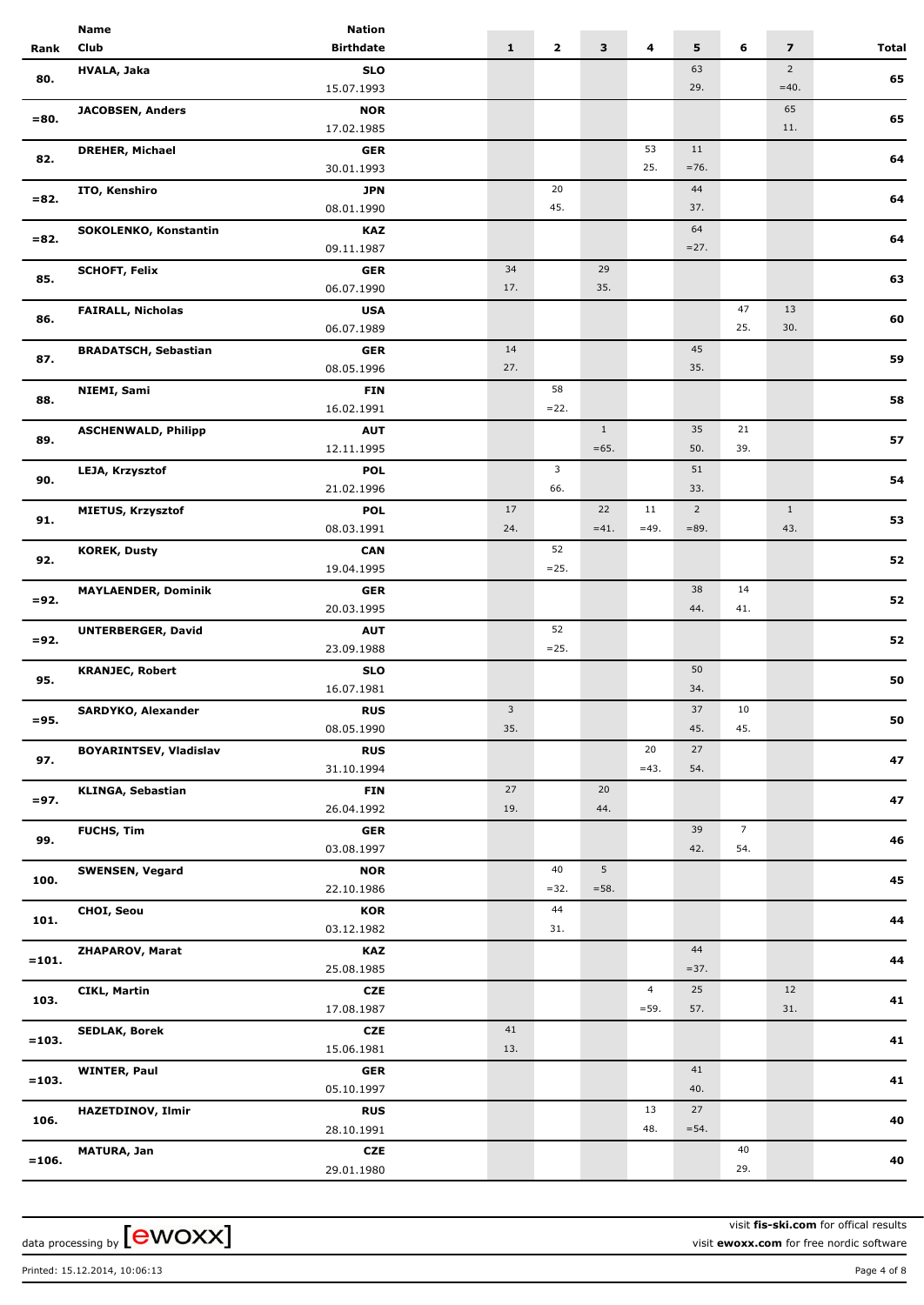|          | Name                       | <b>Nation</b>            |                |                |                 |                |                |                |                         |       |
|----------|----------------------------|--------------------------|----------------|----------------|-----------------|----------------|----------------|----------------|-------------------------|-------|
| Rank     | Club                       | <b>Birthdate</b>         | $\mathbf{1}$   | $\mathbf{2}$   | 3               | 4              | 5              | 6              | $\overline{\mathbf{z}}$ | Total |
|          | SATO, Yukiya               | <b>JPN</b>               |                | 40             |                 |                |                |                |                         |       |
| $= 106.$ |                            | 19.06.1995               |                | 32.            |                 |                |                |                |                         | 40    |
|          | <b>TEPES, Jurij</b>        | <b>SLO</b>               |                |                |                 |                | 40             |                |                         |       |
| $= 106.$ |                            | 14.02.1989               |                |                |                 |                | 41.            |                |                         | 40    |
|          | <b>NOMME, Martti</b>       | <b>EST</b>               |                |                | $\overline{2}$  |                | 36             |                |                         |       |
| 110.     |                            | 07.08.1993               |                |                | $=63.$          |                | $=46.$         |                |                         | 38    |
|          | PITEA, Sorin               |                          | 9              | 29             |                 |                |                |                |                         |       |
| $= 110.$ |                            | <b>ROU</b><br>07.09.1997 | 29.            | 37.            |                 |                |                |                |                         | 38    |
|          |                            |                          |                |                |                 |                |                | 5              | 32                      |       |
| 112.     | <b>MAYER, Nicolas</b>      | <b>FRA</b>               |                |                |                 |                |                | 56.            | 18.                     | 37    |
|          |                            | 06.10.1990               |                |                |                 |                |                |                |                         |       |
| 113.     | <b>HOFER, Thomas</b>       | <b>AUT</b>               |                |                | $7\overline{ }$ |                | 20             | 9              |                         | 36    |
|          |                            | 28.01.1996               |                |                | $= 55.$         |                | 64.            | $=47.$         |                         |       |
| $= 113.$ | KANTYKA, Przemyslaw        | POL                      |                |                |                 |                | 36             |                |                         | 36    |
|          |                            | 15.12.1996               |                |                |                 |                | 46.            |                |                         |       |
| $= 113.$ | ZAPOTOCZNY, Andrzej        | <b>POL</b>               | 5              | 5              |                 | 14             | 12             |                |                         | 36    |
|          |                            | 16.10.1991               | 33.            | $=60.$         |                 | 47.            | $=73.$         |                |                         |       |
| 116.     | <b>BRESADOLA, Davide</b>   | <b>ITA</b>               |                |                |                 | 6              | 29             |                |                         | 35    |
|          |                            | 10.09.1988               |                |                |                 | 57.            | 53.            |                |                         |       |
| $= 116.$ | <b>TOROK, Eduard</b>       | <b>ROU</b>               | 6              | $\overline{7}$ |                 | 11             | 11             |                |                         | 35    |
|          |                            | 02.05.1997               | 32.            | $= 57.$        |                 | $=49.$         | $=76.$         |                |                         |       |
| 118.     | <b>EGLOFF, Luca</b>        | SUI                      |                |                | $\overline{2}$  |                | 30             |                | $\overline{2}$          | 34    |
|          |                            | 06.06.1995               |                |                | 63.             |                | 52.            |                | 40.                     |       |
| 119.     | <b>EGGENHOFER, Markus</b>  | <b>AUT</b>               |                | 25             |                 |                | 8              |                |                         | 33    |
|          |                            | 11.12.1987               |                | 41.            |                 |                | 80.            |                |                         |       |
| $= 119.$ | <b>KAELIN, Pascal</b>      | SUI                      |                | 22             | $\mathbf{3}$    | 8              |                |                |                         | 33    |
|          |                            | 11.01.1993               |                | 44.            | 60.             | 56.            |                |                |                         |       |
| $= 119.$ | <b>TAKAHASHI, Daito</b>    | <b>JPN</b>               |                | 33             |                 |                |                |                |                         | 33    |
|          |                            | 16.12.1980               |                | 35.            |                 |                |                |                |                         |       |
| 122.     | PREVC, Domen               | <b>SLO</b>               |                |                |                 |                | 32             |                |                         | 32    |
|          |                            | 04.06.1999               |                |                |                 |                | 51.            |                |                         |       |
| 123.     | <b>ALEXANDER, Nicholas</b> | <b>USA</b>               |                | 27             |                 |                | $\overline{4}$ |                |                         | 31    |
|          |                            | 24.08.1988               |                | 38.            |                 |                | 84.            |                |                         |       |
| 124.     | <b>STEKALA, Andrzej</b>    | <b>POL</b>               |                |                |                 |                | 15             | 14             |                         | 29    |
|          |                            | 30.06.1995               |                |                |                 |                | $=68.$         | $=41.$         |                         |       |
|          | KOT, Jakub                 | <b>POL</b>               |                | 26             |                 | $\overline{2}$ |                |                |                         |       |
| 125.     |                            | 19.01.1990               |                | 40.            |                 | 65.            |                |                |                         | 28    |
|          | <b>STAUDER, Christoph</b>  | <b>AUT</b>               | $\overline{7}$ |                | 20              |                |                |                |                         |       |
| 126.     |                            | 11.05.1992               | 31.            |                | $=44.$          |                |                |                |                         | 27    |
|          | <b>DELLASEGA, Roberto</b>  | ITA                      |                |                |                 | 26             |                |                |                         |       |
| 127.     |                            | 15.06.1990               |                |                |                 | $= 33.$        |                |                |                         | 26    |
|          | <b>KYTOESAHO, Niko</b>     | <b>FIN</b>               |                |                |                 |                |                |                | 24                      |       |
| 128.     |                            | 18.12.1999               |                |                |                 |                |                |                | 23.                     | 24    |
|          | <b>MORRICE, Trevor</b>     | <b>CAN</b>               |                | 24             |                 |                |                |                |                         |       |
| $= 128.$ |                            | 23.09.1991               |                | 42.            |                 |                |                |                |                         | 24    |
|          | RHOADS, William            | <b>USA</b>               |                |                |                 |                |                | 24             |                         |       |
| $= 128.$ |                            | 08.06.1995               |                |                |                 |                |                | 37.            |                         | 24    |
|          | <b>WATANABE, Hiroaki</b>   | <b>JPN</b>               |                | 24             |                 |                |                |                |                         |       |
| $=128.$  |                            | 18.09.1991               |                | $=42.$         |                 |                |                |                |                         | 24    |
|          | ZOGRAFSKI, Vladimir        | <b>BUL</b>               |                |                |                 |                |                |                | 23                      |       |
| 132.     |                            | 14.07.1993               |                |                |                 |                |                |                | 24.                     | 23    |
|          | <b>NEDREJORD, Ole</b>      | <b>NOR</b>               |                |                |                 | 22             |                |                |                         |       |
| 133.     |                            | 26.06.1996               |                |                |                 | $=38.$         |                |                |                         | 22    |
|          | <b>WANGLER, Niklas</b>     | <b>GER</b>               |                |                |                 |                | 19             | $\overline{2}$ |                         |       |
| 134.     |                            | 21.03.1993               |                |                |                 |                | 67.            | $= 59.$        |                         | 21    |
|          | <b>KVEDER, Miha</b>        | <b>SLO</b>               |                |                |                 | 20             |                |                |                         |       |
| 135.     |                            | 18.10.1993               |                |                |                 | $=43.$         |                |                |                         | 20    |
|          |                            |                          |                |                |                 |                |                |                |                         |       |

visit **fis-ski.com** for offical results visit **ewoxx.com** for free nordic software

Printed: 15.12.2014, 10:06:13 Page 5 of 8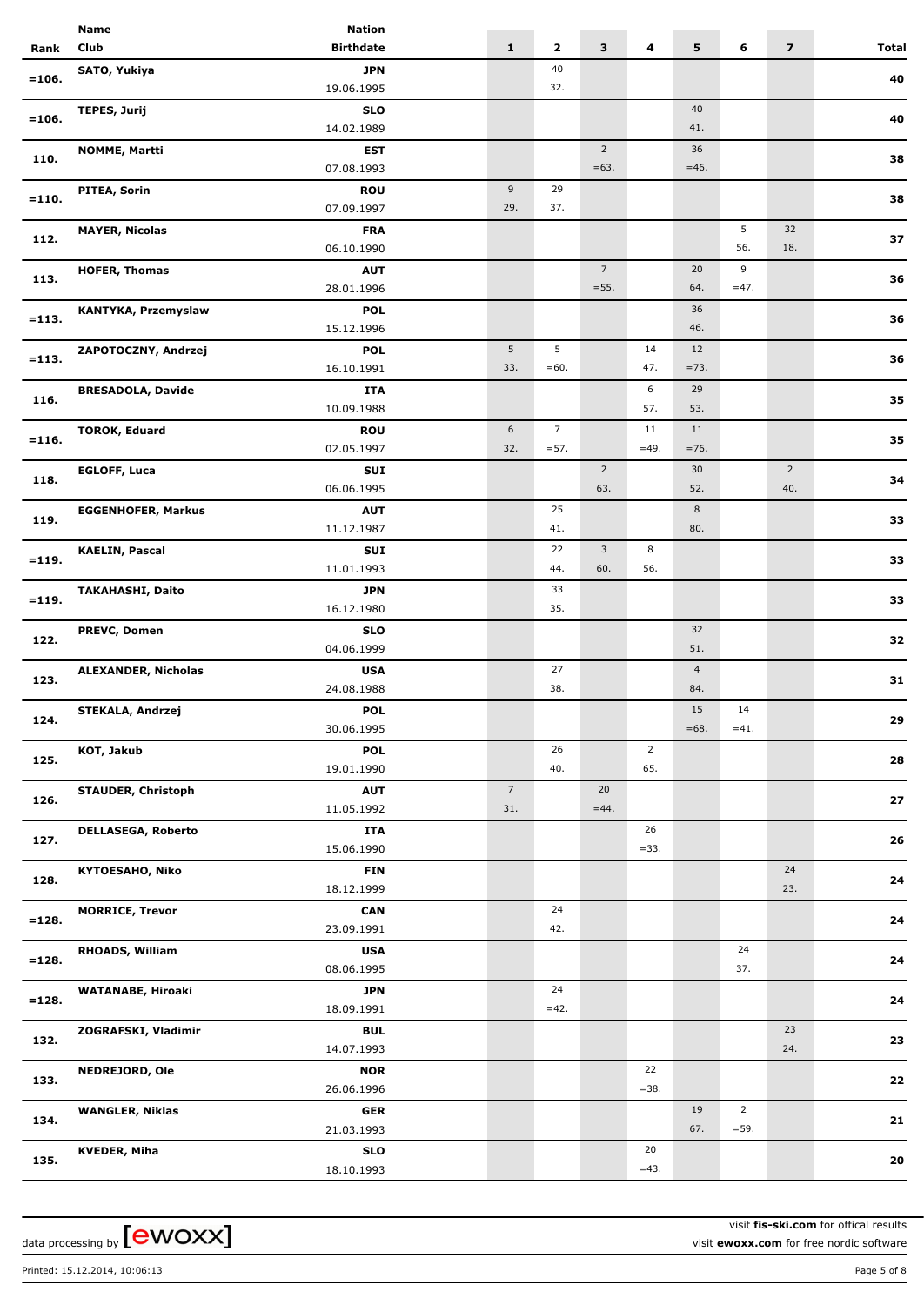|          | <b>Name</b>                | <b>Nation</b>            |                |                |                 |              |                    |                |                         |              |
|----------|----------------------------|--------------------------|----------------|----------------|-----------------|--------------|--------------------|----------------|-------------------------|--------------|
| Rank     | Club                       | <b>Birthdate</b>         | $\mathbf{1}$   | $\mathbf{2}$   | 3               | 4            | 5                  | 6              | $\overline{\mathbf{z}}$ | <b>Total</b> |
|          | <b>LUNARDI, Michael</b>    | <b>ITA</b>               |                |                |                 |              | 20                 |                |                         |              |
| $= 135.$ |                            | 21.09.1992               |                |                |                 |              | $=64.$             |                |                         | 20           |
|          | <b>BERGGAARD, Mats</b>     | <b>NOR</b>               |                | 19             |                 |              |                    |                |                         |              |
| 137.     |                            | 24.08.1995               |                | 46.            |                 |              |                    |                |                         | 19           |
|          | <b>HALVORSEN, Espen</b>    | <b>NOR</b>               |                |                |                 |              |                    | 9              | 8                       |              |
| 138.     |                            | 10.05.1990               |                |                |                 |              |                    | 47.            | 33.                     | 17           |
|          | <b>POLYCHRONIDIS, Nico</b> |                          |                | 17             |                 |              |                    |                |                         |              |
| $= 138.$ |                            | <b>GRE</b><br>08.11.1989 |                | 47.            |                 |              |                    |                |                         | 17           |
|          |                            |                          |                |                |                 |              |                    |                |                         |              |
| 140.     | <b>LUGERT, Tobias</b>      | <b>GER</b>               | 16<br>25.      |                |                 |              |                    |                |                         | 16           |
|          |                            | 18.06.1993               |                |                |                 |              |                    |                |                         |              |
| $= 140.$ | OJALA, Juho                | <b>FIN</b>               |                |                |                 | 3            | 13                 |                |                         | 16           |
|          |                            | 17.03.1995               |                |                |                 | $=62.$       | $=70.$             |                |                         |              |
| 142.     | <b>JOHNSON, Anders</b>     | <b>USA</b>               |                | 12             |                 |              | 3 <sup>7</sup>     |                |                         | 15           |
|          |                            | 23.04.1989               |                | $=49.$         |                 |              | $= 87.$            |                |                         |              |
| $= 142.$ | SAMMELSELG, Siim-Tanel     | <b>EST</b>               |                | 15             |                 |              |                    |                |                         | 15           |
|          |                            | 18.05.1993               |                | 48.            |                 |              |                    |                |                         |              |
| 144.     | VALTA, Ossi-Pekka          | <b>FIN</b>               |                |                | $\mathbf{1}$    |              | 13                 |                |                         | 14           |
|          |                            | 22.11.1991               |                |                | $=65.$          |              | $=70.$             |                |                         |              |
| 145.     | <b>CECON, Federico</b>     | <b>ITA</b>               |                |                | $7\overline{ }$ |              | 6                  |                |                         | 13           |
|          |                            | 11.06.1994               |                |                | 55.             |              | 81.                |                |                         |              |
| $= 145.$ | <b>SCHULER, Andreas</b>    | SUI                      |                |                | 13              |              |                    |                |                         | 13           |
|          |                            | 30.12.1995               |                |                | 47.             |              |                    |                |                         |              |
| $= 145.$ | <b>SHUVALOV, Alexander</b> | <b>RUS</b>               |                |                | 12              | $\mathbf{1}$ |                    |                |                         | 13           |
|          |                            | 30.11.1992               |                |                | $=48.$          | 66.          |                    |                |                         |              |
|          | <b>EGLOFF, Pascal</b>      | SUI                      | $\overline{2}$ | 10             |                 |              |                    |                |                         |              |
| 148.     |                            | 08.08.1992               | 36.            | 53.            |                 |              |                    |                |                         | ${\bf 12}$   |
|          | <b>HOSODA, Shotaro</b>     | <b>JPN</b>               |                | 12             |                 |              |                    |                |                         |              |
| $= 148.$ |                            | 02.12.1991               |                | 49.            |                 |              |                    |                |                         | 12           |
|          | <b>KOCH, Martin</b>        | <b>AUT</b>               |                |                | 12              |              |                    |                |                         |              |
| $= 148.$ |                            | 22.01.1982               |                |                | 48.             |              |                    |                |                         | 12           |
|          | <b>KORNILOV, Denis</b>     | <b>RUS</b>               |                |                |                 |              | 12                 |                |                         |              |
| $= 148.$ |                            | 17.08.1986               |                |                |                 |              | 73.                |                |                         | 12           |
|          | <b>MORASSI, Andrea</b>     | ITA                      |                | 3              | $\mathbf{1}$    |              |                    | 8              |                         |              |
| $= 148.$ |                            | 30.08.1988               |                | $=66.$         | $=65.$          |              |                    | 51.            |                         | 12           |
|          | SIEGEL, David              | <b>GER</b>               |                |                |                 |              | 12                 |                |                         |              |
| $= 148.$ |                            | 28.08.1996               |                |                |                 |              | $=73.$             |                |                         | $12$         |
|          | <b>DE, CRIGNIS</b>         | <b>ITA</b>               |                |                |                 | 11           |                    |                |                         |              |
| 154.     |                            | 18.05.1990               |                |                |                 | 49.          |                    |                |                         | 11           |
|          | KANG, Chil-ku              | <b>KOR</b>               |                | 11             |                 |              |                    |                |                         |              |
| $= 154.$ |                            | 08.08.1984               |                | 52.            |                 |              |                    |                |                         | 11           |
|          | <b>MABBOUX, Alexandre</b>  | <b>FRA</b>               | $\mathbf{1}$   |                |                 | 10           |                    |                |                         |              |
| $= 154.$ |                            | 19.09.1991               | 38.            |                |                 | 52.          |                    |                |                         | 11           |
|          | <b>ZMORAY, Tomas</b>       | <b>SVK</b>               |                | $\overline{2}$ |                 | 9            |                    |                |                         |              |
| $= 154.$ |                            | 26.07.1989               |                | $=68.$         |                 | $= 54.$      |                    |                |                         | 11           |
|          | <b>BERGQUIST, Hans</b>     | <b>NOR</b>               | 8              |                |                 |              |                    | $\overline{2}$ |                         |              |
| 158.     |                            | 20.01.1994               | 30.            |                |                 |              |                    | 59.            |                         | 10           |
|          | TROFIMOV, Roman-           | <b>RUS</b>               |                |                |                 | 10           |                    |                |                         |              |
| $= 158.$ |                            | 19.11.1989               |                |                |                 | $=52.$       |                    |                |                         | 10           |
|          |                            |                          |                | 10             |                 |              |                    |                |                         |              |
| $= 158.$ | YLIPULLI, Miika            | <b>FIN</b>               |                | $= 53.$        |                 |              |                    |                |                         | 10           |
|          |                            | 01.03.1995               |                |                |                 |              |                    |                |                         |              |
| 161.     | <b>HAMANN, Martin</b>      | <b>GER</b>               |                |                |                 |              | $\mathsf 9$<br>79. |                |                         | 9            |
|          |                            | 10.04.1997               |                |                |                 |              |                    |                |                         |              |
| $=161.$  | <b>SHISHKIN, Vadim</b>     | <b>RUS</b>               |                |                |                 |              |                    | 9              |                         | 9            |
|          |                            | 02.11.1995               |                |                |                 |              |                    | $=47.$         |                         |              |
| $=161.$  | YOSHIOKA, Kazuya           | <b>JPN</b>               |                | 9              |                 |              |                    |                |                         | 9            |
|          |                            | 09.09.1978               |                | 55.            |                 |              |                    |                |                         |              |

visit **fis-ski.com** for offical results visit **ewoxx.com** for free nordic software

Printed: 15.12.2014, 10:06:13 Page 6 of 8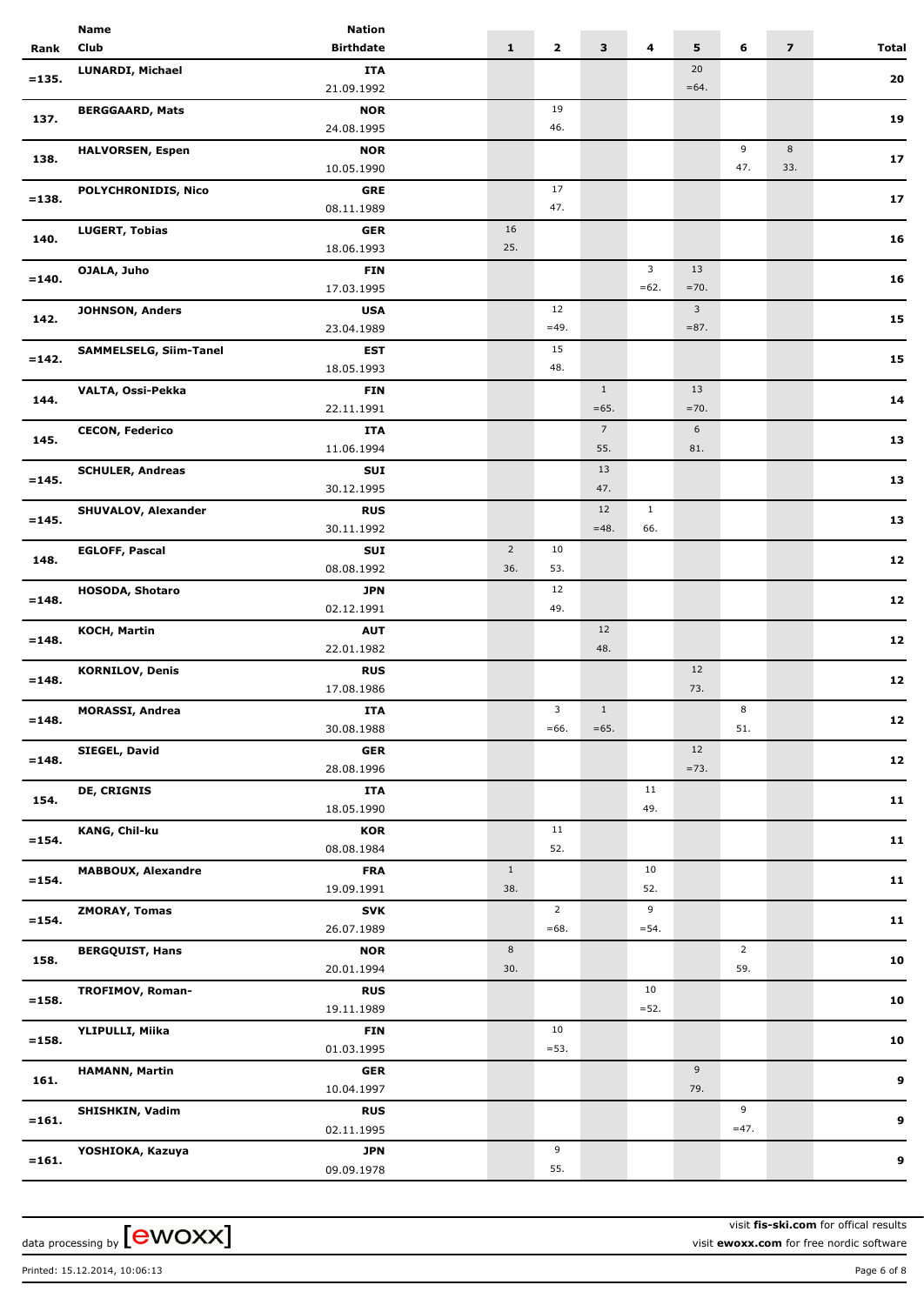|          | <b>Name</b>                | <b>Nation</b>    |                |                |                 |                |                |                |                         |                         |
|----------|----------------------------|------------------|----------------|----------------|-----------------|----------------|----------------|----------------|-------------------------|-------------------------|
| Rank     | Club                       | <b>Birthdate</b> | $\mathbf{1}$   | $\mathbf{z}$   | 3               | 4              | 5              | 6              | $\overline{\mathbf{z}}$ | <b>Total</b>            |
|          | <b>BARTOL, Gasper</b>      | <b>SLO</b>       |                | 8              |                 |                |                |                |                         |                         |
| 164.     |                            | 27.09.1991       |                | 56.            |                 |                |                |                |                         | 8                       |
|          | <b>HAMMER, Tord</b>        | <b>NOR</b>       |                |                | 8               |                |                |                |                         |                         |
| $= 164.$ |                            | 18.01.1988       |                |                | 52.             |                |                |                |                         | 8                       |
|          | <b>LARINTO, Ville</b>      | <b>FIN</b>       |                |                | 8               |                |                |                |                         |                         |
| $= 164.$ |                            | 11.04.1990       |                |                | $=52.$          |                |                |                |                         | 8                       |
|          |                            |                  |                |                |                 |                |                |                |                         |                         |
| $= 164.$ | <b>VARESCO, Daniele</b>    | <b>ITA</b>       |                |                | 8               |                |                |                |                         | 8                       |
|          |                            | 25.07.1995       |                |                | $=52.$          |                |                |                |                         |                         |
| 168.     | <b>GLASDER, Michael</b>    | <b>USA</b>       |                | $\overline{7}$ |                 |                |                |                |                         | $\overline{\mathbf{z}}$ |
|          |                            | 27.03.1989       |                | 57.            |                 |                |                |                |                         |                         |
| $= 168.$ | <b>HUBER, Stefan</b>       | <b>AUT</b>       |                |                | $7\overline{ }$ |                |                |                |                         | $\overline{\mathbf{z}}$ |
|          |                            | 08.03.1994       |                |                | $= 55.$         |                |                |                |                         |                         |
|          | <b>SAKALA, Filip</b>       | <b>CZE</b>       | $\overline{2}$ |                |                 |                | 5              |                |                         | $\overline{\mathbf{z}}$ |
| $=168.$  |                            | 21.05.1996       | $=36.$         |                |                 |                | $= 82.$        |                |                         |                         |
|          | <b>MUELLER, Lukas</b>      | <b>AUT</b>       |                |                |                 | $\overline{4}$ |                | $\overline{2}$ |                         |                         |
| 171.     |                            | 14.03.1992       |                |                |                 | $= 59.$        |                | $= 59.$        |                         | 6                       |
|          | <b>ROWLEY, Matthew</b>     | <b>CAN</b>       |                | $\overline{4}$ |                 |                | $\overline{2}$ |                |                         |                         |
| $= 171.$ |                            | 04.06.1993       |                | 64.            |                 |                | $= 89.$        |                |                         | 6                       |
|          | TOCHIMOTO, Shohei          | <b>JPN</b>       |                | 6              |                 |                |                |                |                         |                         |
| $= 171.$ |                            | 21.12.1989       |                | 59.            |                 |                |                |                |                         | 6                       |
|          |                            |                  |                |                |                 |                |                |                |                         |                         |
| 174.     | <b>BUYVOLOV, Alexey</b>    | <b>RUS</b>       |                |                |                 | 5              |                |                |                         | 5                       |
|          |                            | 31.12.1987       |                |                |                 | 58.            |                |                |                         |                         |
| $= 174.$ | <b>REISENAUER, Janni</b>   | <b>AUT</b>       |                |                |                 |                | $\overline{5}$ |                |                         | 5                       |
|          |                            | 07.11.1997       |                |                |                 |                | 82.            |                |                         |                         |
| $= 174.$ | RUDA, Adam                 | <b>POL</b>       |                | 5              |                 |                |                |                |                         | 5                       |
|          |                            | 18.11.1995       |                | $=60.$         |                 |                |                |                |                         |                         |
|          | <b>AALTO, Antti</b>        | <b>FIN</b>       |                |                |                 |                |                |                | $\overline{4}$          | 4                       |
| 177.     |                            | 02.04.1995       |                |                |                 |                |                |                | 37.                     |                         |
|          | <b>BAZHENOV, Aleksandr</b> | <b>RUS</b>       |                |                |                 | $\overline{4}$ |                |                |                         |                         |
| $=177.$  |                            | 13.07.1995       |                |                |                 | 59.            |                |                |                         | 4                       |
|          | <b>MOILANEN, Lasse</b>     | <b>FIN</b>       |                |                |                 |                | $\overline{4}$ |                |                         |                         |
| $=177.$  |                            | 04.02.1995       |                |                |                 |                | $= 84.$        |                |                         | 4                       |
|          | STURSA, Vojtech            | <b>CZE</b>       |                |                |                 |                | $\overline{2}$ |                | $\overline{2}$          |                         |
| $= 177.$ |                            | 03.08.1995       |                |                |                 |                | $= 89.$        |                | $=40.$                  |                         |
|          |                            |                  |                | $\overline{4}$ |                 |                |                |                |                         |                         |
| $= 177.$ | YLITAPIO, Santeri          | <b>FIN</b>       |                | $=64.$         |                 |                |                |                |                         | 4                       |
|          |                            | 22.02.1997       |                |                |                 |                |                |                |                         |                         |
| 182.     | <b>ALAMOMMO, Andreas</b>   | <b>FIN</b>       |                |                |                 |                |                |                | $\mathbf{3}$            | з                       |
|          |                            | 23.12.1998       |                |                |                 |                |                |                | 39.                     |                         |
| $= 182.$ | ILVES, Kristjan            | <b>EST</b>       |                |                |                 |                | $\mathbf{3}$   |                |                         | 3                       |
|          |                            | 10.06.1996       |                |                |                 |                | 87.            |                |                         |                         |
| $= 182.$ | <b>KEITURI, Kalle</b>      | <b>FIN</b>       |                |                | $\mathbf{3}$    |                |                |                |                         | 3                       |
|          |                            | 25.04.1984       |                |                | $=60.$          |                |                |                |                         |                         |
|          | <b>ROMASHOV, Alexey</b>    | <b>RUS</b>       |                |                |                 | $\mathbf{3}$   |                |                |                         |                         |
| $= 182.$ |                            | 29.04.1992       |                |                |                 | $=62.$         |                |                |                         | з                       |
|          | <b>ANTONISSEN, Lars</b>    | <b>NED</b>       |                |                |                 |                | $\overline{2}$ |                |                         |                         |
| 186.     |                            | 31.07.1995       |                |                |                 |                | 89.            |                |                         | $\mathbf{2}$            |
|          | <b>LAMB, Chris</b>         | <b>USA</b>       |                | $\overline{2}$ |                 |                |                |                |                         |                         |
| $= 186.$ |                            | 21.06.1989       |                | 68.            |                 |                |                |                |                         | $\mathbf{2}$            |
|          | <b>RUTKOWSKI, Lukasz</b>   | <b>POL</b>       |                | $\overline{2}$ |                 |                |                |                |                         |                         |
| $= 186.$ |                            | 22.01.1988       |                | $=68.$         |                 |                |                |                |                         | $\mathbf{2}$            |
|          |                            |                  |                |                |                 |                |                |                |                         |                         |
| 189.     | AIGRO, Artti               | EST              |                |                |                 |                | $\mathbf{1}$   |                |                         | 1                       |
|          |                            | 29.08.1999       |                |                |                 |                | 93.            |                |                         |                         |
| $=189.$  | <b>NORDIN, Carl</b>        | SWE              |                |                |                 |                | $\mathbf{1}$   |                |                         | 1                       |
|          |                            | 23.12.1989       |                |                |                 |                | $= 93.$        |                |                         |                         |
| $= 189.$ | PODZORSKI, Lukasz          | <b>POL</b>       |                |                |                 |                | $\mathbf{1}$   |                |                         | $\mathbf{1}$            |
|          |                            | 25.01.1996       |                |                |                 |                | $= 93.$        |                |                         |                         |
|          |                            |                  |                |                |                 |                |                |                |                         |                         |

visit **fis-ski.com** for offical results visit **ewoxx.com** for free nordic software

Printed: 15.12.2014, 10:06:13 Page 7 of 8